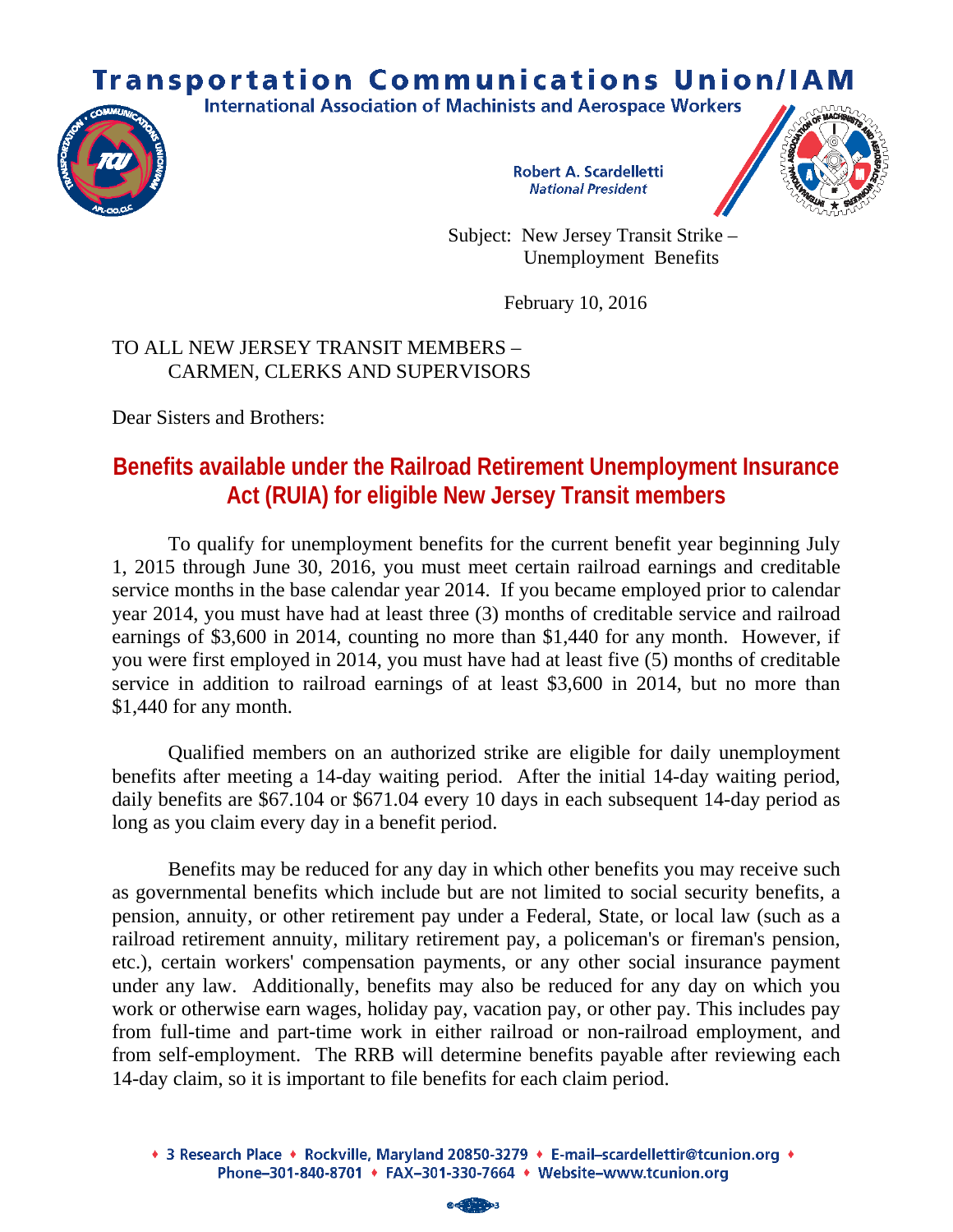If you receive any of the above mentioned benefits, you should discuss your entitlement to unemployment benefits with the local Railroad Retirement Board (RRB) office.

The RRB accepts unemployment applications online or by mail. To file an application and subsequent unemployment claim forms online, you must establish an online account. If you are not already registered for a RRB Internet Services Account, you should access the "Benefits Online Services Login" section on www.RRB.gov home page to initiate the request for a Password Request Code (PRC) which will be mailed to your address of record within 7-10 business days of the request. Upon receipt of the PRC, you must complete the registration process to access your online account. If you already have an RRB online account, you do not need to re-register.

It is imperative that you don't delay – REGISTER FOR ONLINE ACCESS RIGHT NOW - TODAY. The RRB sends the PRC via the U.S. Mail to the address on record and it will take several days to receive. If you want to verify the mailing address on record, you should contact the local RRB office at 1-877-772-5772. Once the PRC is received, it must be activated online, otherwise it will expire if not used within 30 days from the date of the letter. If an extension of the PRC is required, you must contact the PRC system administrator found on www.RRB.gov for assistance.

If you wish to mail a paper application, copies can be obtained either by contacting the RRB's customer service number 1-877-772-5772 or downloading from the RRB website.

Completed unemployment applications should be filed as soon as possible but no later than 30 days from the date on which you go on strike, otherwise, benefits may be lost if the application is filed late. After the initial application is filed, you will receive biweekly claims that must be completed and returned either online or by mail on or after the last day of the claim period. The RRB must receive the claim within 15 days of the end of the claim period.

Unemployment benefits paid under the Railroad Unemployment Insurance Act (RUIA) are considered income for Federal income tax purposes. Each year, the Railroad Retirement Board (RRB) sends railroad employees Form 1099-G showing the total amount of unemployment benefits paid during the preceding calendar year. These benefits must be reported on your Federal income tax return.